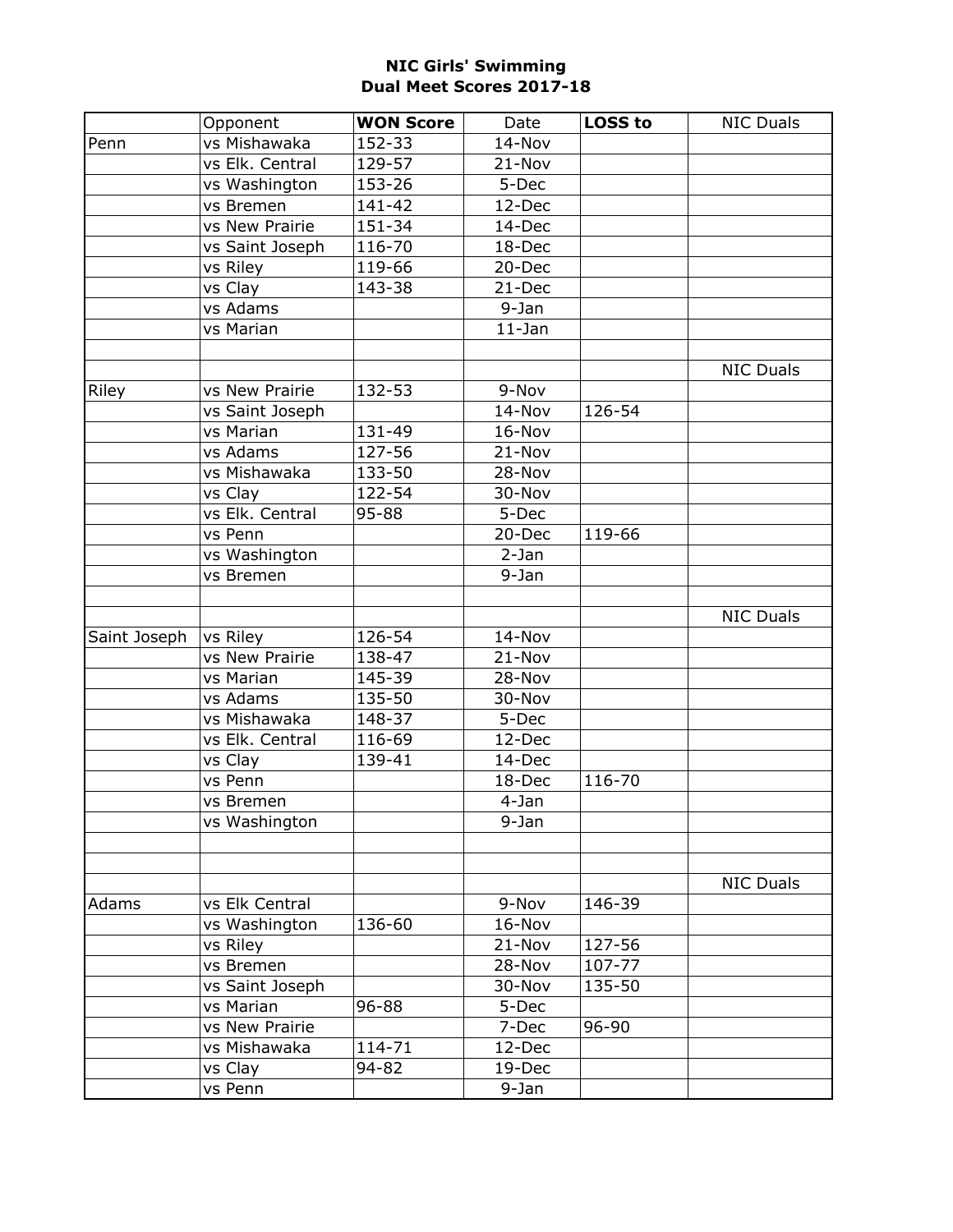|              | WON-Opponent    | Score  | Date       | <b>LOSS to</b> | <b>NIC Duals</b> |
|--------------|-----------------|--------|------------|----------------|------------------|
| Elk. Central | vs Clay         | 124-59 | 7-Nov      |                |                  |
|              | vs Adams        | 146-39 | 9-Nov      |                |                  |
|              | vs New Prairie  | 116-70 | 16-Nov     |                |                  |
|              | vs Penn         |        | 21-Nov     | 129-57         |                  |
|              | vs Washington   | 148-29 | 30-Nov     |                |                  |
|              | vs Riley        |        | 5-Dec      | 95-88          |                  |
|              | vs Bremen       | 125-61 | 7-Dec      |                |                  |
|              | vs Saint Joseph |        | 11-Dec     | 116-69         |                  |
|              | vs Marian       | 125-58 | 14-Dec     |                |                  |
|              | vs Mishawaka    |        | 9-Jan      |                |                  |
|              |                 |        |            |                |                  |
|              |                 |        |            |                |                  |
|              |                 |        |            |                | <b>NIC Duals</b> |
| Mishawaka    | vs Clay         |        | 9-Nov      | 102-78         |                  |
|              | vs Penn         |        | 14-Nov     | 152-33         |                  |
|              | vs Washington   | 122-36 | 21-Nov     |                |                  |
|              | vs Riley        |        | 28-Nov     | 133-50         |                  |
|              | vs Bremen       |        | 30-Nov     | 111-74         |                  |
|              | vs Saint Joseph |        | 5-Dec      | 148-37         |                  |
|              | vs Marian       |        | 7-Dec      | 101-85         |                  |
|              | vs Adams        |        | 12-Dec     | 114-71         |                  |
|              | vs New Prairie  |        | 21-Dec     | 116-70         |                  |
|              | vs Elk Central  |        | 9-Jan      |                |                  |
|              |                 |        |            |                |                  |
|              |                 |        |            |                | <b>NIC Duals</b> |
| Marian       | vs Riley        |        | 16-Nov     | 131-49         |                  |
|              | vs Bremen       |        | 21-Nov     | 107-78         |                  |
|              | vs Saint Joseph |        | 28-Nov     | 145-39         |                  |
|              | vs New Prairie  | 113-73 | 30-Nov     |                |                  |
|              | vs Adams        |        | 5-Dec      | 96-88          |                  |
|              | vs Mishawaka    | 101-85 | 7-Dec      |                |                  |
|              | vs Elk Central  |        | 14-Dec     | 125-58         |                  |
|              | vs Washington   |        | 4-Jan      |                |                  |
|              | vs Clay         |        | $10-$ Jan  |                |                  |
|              | vs Penn         |        | $11 - Jan$ |                |                  |
|              |                 |        |            |                |                  |
|              |                 |        |            |                | <b>NIC Duals</b> |
| Clay         | vs Elk Central  |        | 7-Nov      | 124-59         |                  |
|              | vs Mishawaka    | 102-78 | 9-Nov      |                |                  |
|              | vs Washington   | 136-30 | 28-Nov     |                |                  |
|              | vs Riley        |        | 30-Nov     | 122-54         |                  |
|              | vs Bremen       |        | 5-Dec      | 92-91          |                  |
|              | vs Saint Joseph |        | 14-Dec     | 139-41         |                  |
|              | vs Adams        |        | 19-Dec     | 94-82          |                  |
|              | vs Penn         |        | 21-Dec     | 143-38         |                  |
|              | vs New Prairie  |        | 9-Jan      |                |                  |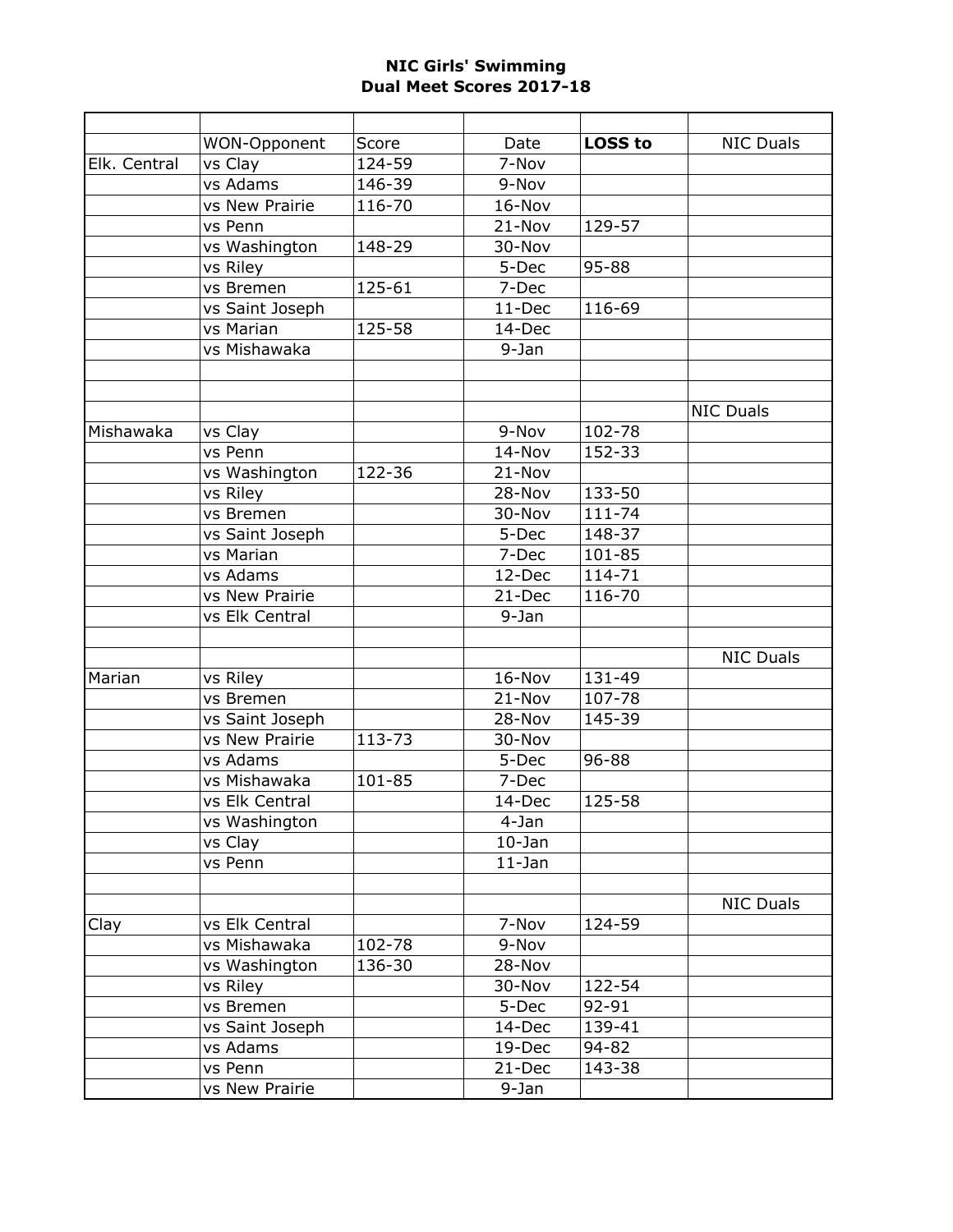|                                                                                              | vs Marian       |           | $10-$ Jan  |            |                  |  |  |
|----------------------------------------------------------------------------------------------|-----------------|-----------|------------|------------|------------------|--|--|
|                                                                                              |                 |           |            |            |                  |  |  |
|                                                                                              |                 |           |            |            | <b>NIC Duals</b> |  |  |
| <b>New Prairie</b>                                                                           | vs Riley        |           | 9-Nov      | 132-53     |                  |  |  |
|                                                                                              | vs Elk Central  |           | 16-Nov     | 116-70     |                  |  |  |
|                                                                                              | vs Saint Joseph |           | 21-Nov     | 138-47     |                  |  |  |
|                                                                                              | vs Marian       |           | 30-Nov     | 113-73     |                  |  |  |
|                                                                                              | vs Adams        | 96-90     | 7-Dec      |            |                  |  |  |
|                                                                                              | vs Penn         |           | 14-Dec     | 151-39     |                  |  |  |
|                                                                                              | vs Bremen       | 101-80    | 19-Dec     |            |                  |  |  |
|                                                                                              | vs Mishawaka    | 116-70    | 21-Dec     |            |                  |  |  |
|                                                                                              | vs Washington   |           | 6-Jan      |            |                  |  |  |
|                                                                                              | vs Clay         |           | 9-Jan      |            |                  |  |  |
|                                                                                              |                 |           |            |            |                  |  |  |
|                                                                                              |                 |           |            |            | <b>NIC Duals</b> |  |  |
| <b>Bremen</b>                                                                                | vs Marian       | 107-78    | 21-Nov     |            |                  |  |  |
|                                                                                              | vs Adams        | 107-77    | 28-Nov     |            |                  |  |  |
|                                                                                              | vs Mishawaka    | 111-54    | 30-Nov     |            |                  |  |  |
|                                                                                              | vs Clay         | 92-91     | 5-Dec      |            |                  |  |  |
|                                                                                              | vs Elk Central  |           | 7-Dec      | 125-61     |                  |  |  |
|                                                                                              | vs Penn         |           | 12-Dec     | 141-42     |                  |  |  |
|                                                                                              | vs New Prairie  |           | 19-Dec     | 101-80     |                  |  |  |
|                                                                                              | vs Saint Joseph |           | 4-Jan      |            |                  |  |  |
|                                                                                              | vs Riley        |           | 9-Jan      |            |                  |  |  |
|                                                                                              | vs Washington   |           | $11$ -Jan  |            |                  |  |  |
|                                                                                              |                 |           |            |            |                  |  |  |
|                                                                                              |                 |           |            |            | <b>NIC Duals</b> |  |  |
| Washington                                                                                   | vs Adams        |           | 16-Nov     | 136-30     |                  |  |  |
|                                                                                              | vs Mishawaka    |           | $21 - Nov$ | 122-36     |                  |  |  |
|                                                                                              | vs Clay         |           | 28-Nov     | 136-30     |                  |  |  |
|                                                                                              | vs Elk Central  |           | 30-Nov     | 148-29     |                  |  |  |
|                                                                                              | vs Penn         |           | 5-Dec      | 153-26     |                  |  |  |
|                                                                                              | vs Riley        |           | $2-Jan$    |            |                  |  |  |
|                                                                                              | vs Marian       |           | 4-Jan      |            |                  |  |  |
|                                                                                              | vs New Prairie  |           | 6-Jan      |            |                  |  |  |
|                                                                                              | vs Saint Joseph |           | 9-Jan      |            |                  |  |  |
|                                                                                              | vs Bremen       |           | $11$ -Jan  |            |                  |  |  |
|                                                                                              |                 |           |            |            |                  |  |  |
| The NIC Girls' Swimming championship is determined by adding the number of dual meets        |                 |           |            |            |                  |  |  |
| won and the place value of the position of finish at the NIC Meet.                           |                 |           |            |            |                  |  |  |
| If a team wins 10 duals and finishes 1st at the NIC Meet. Points earned is 20                |                 |           |            |            |                  |  |  |
|                                                                                              |                 |           |            |            |                  |  |  |
| $1st = 10$                                                                                   | $2nd = 9$       | $3rd = 8$ | $4th = 7$  | $5th = 6$  | $6th = 5$        |  |  |
|                                                                                              | $7th = 4$       | $8th = 3$ | $9th = 2$  | $10th = 1$ | $11th=0$         |  |  |
| Rank the teams by points earned, if there is tie in points, then the result of the dual meet |                 |           |            |            |                  |  |  |
| between the schools breaks the tie.                                                          |                 |           |            |            |                  |  |  |
|                                                                                              |                 |           |            |            |                  |  |  |
|                                                                                              |                 |           |            |            |                  |  |  |